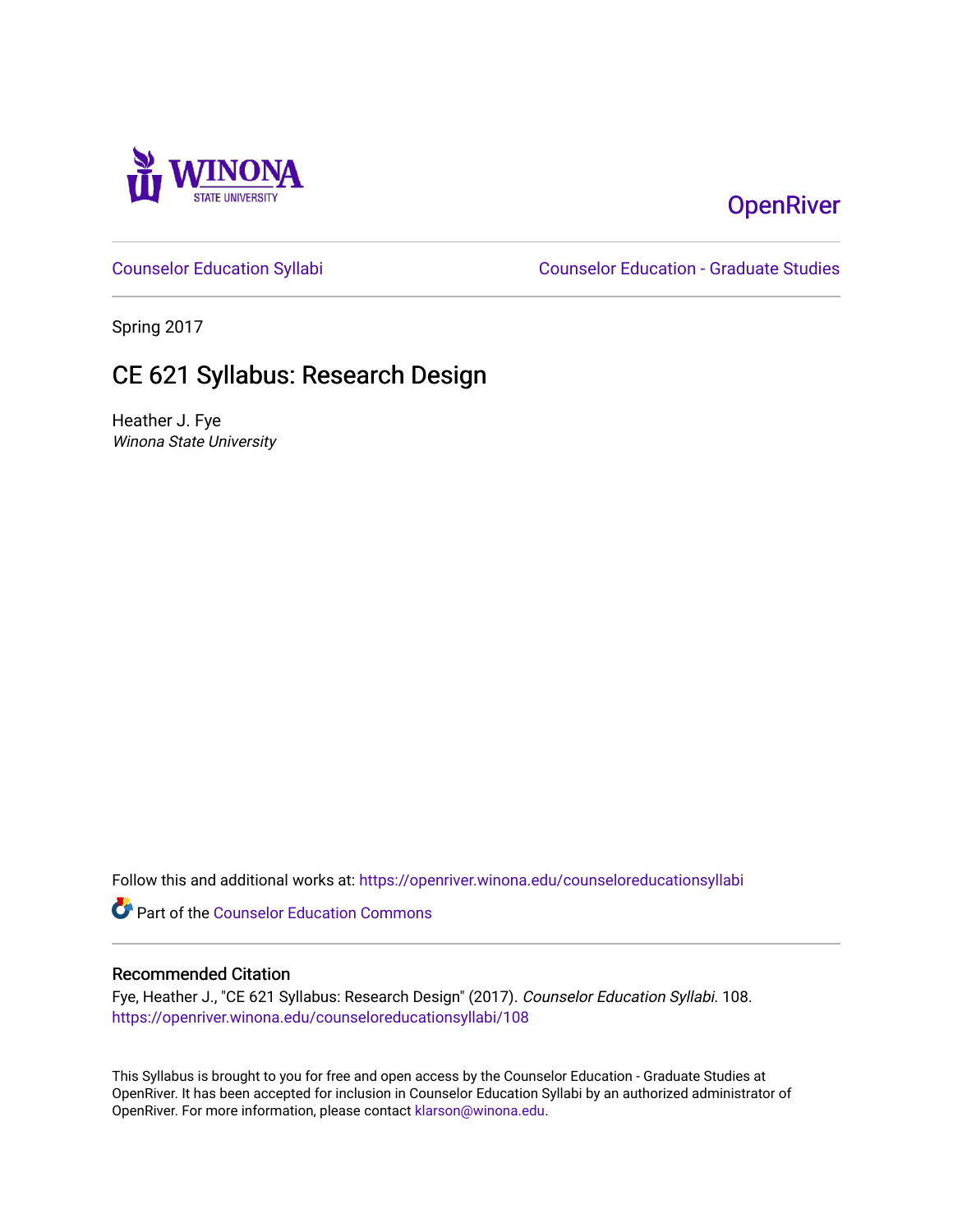#### **Winona State University Department of Counselor Education CE 621: Research Design Spring 2017**

**Assistant Professor: Heather J. Fye, Ph.D., NCC, LPC (OH) Office Location: 116B Gildemeister Hall, Winona Campus Office phone:**(507) 457-5339 **E-mail: hfye@winona.edu** (BEST way to contact me) **Skype:** hd.smith123 NOTE: Please allow up to 24-48 hours for me to respond to your email correspondence

#### **Office Hours:**

Monday: 12-5pm Wednesday: 3-5pm Thursday: 1-4pm or by appointment *Note:* all office hours are held on the Winona campus or by virtual meetings

## **Course Location:** Winona Campus, Gildemeister Hall, Room 324

#### **Course Dates, Times, Delivery:**

**In person:** Wednesdays from 5-8 pm on 1/18, 1/25, 2/1, 2/8, 2/15, 3/1, 3/21, 3/29, 4/5, 4/12, and 4/26 **Asynchronous D2L classes**: during weeks of 1/11, 2/22, 3/15, and 4/19

The course is taught through a combination of teaching methods including, but not limited to: class lectures, guest speakers, small and large group discussions, experiential class activities, videos, D2L quizzes, and simulations.

#### Course Description:

This course provides an overview of the fundamentals of research design and program evaluation in counseling. Current methods of research design and program evaluation in counseling practice and school settings will be discussed. *Prerequisite: a basic statistics course (undergraduate or graduate).* 

#### Course Objectives:

The course objectives encompass one area of critical importance to the practice of professional counseling: research design and program evaluation. The following specific objectives for this course are the 2009 CACREP standards for these areas:

*G8. Research and Program Evaluation—*studies that provide an understanding of research methods, statistical analysis, needs assessment, and program evaluation, including all of the following:

a. articulate the importance of research in advancing the counseling profession;

b. differentiate research methods such as qualitative, quantitative, single-case design, action research, and outcome-based research;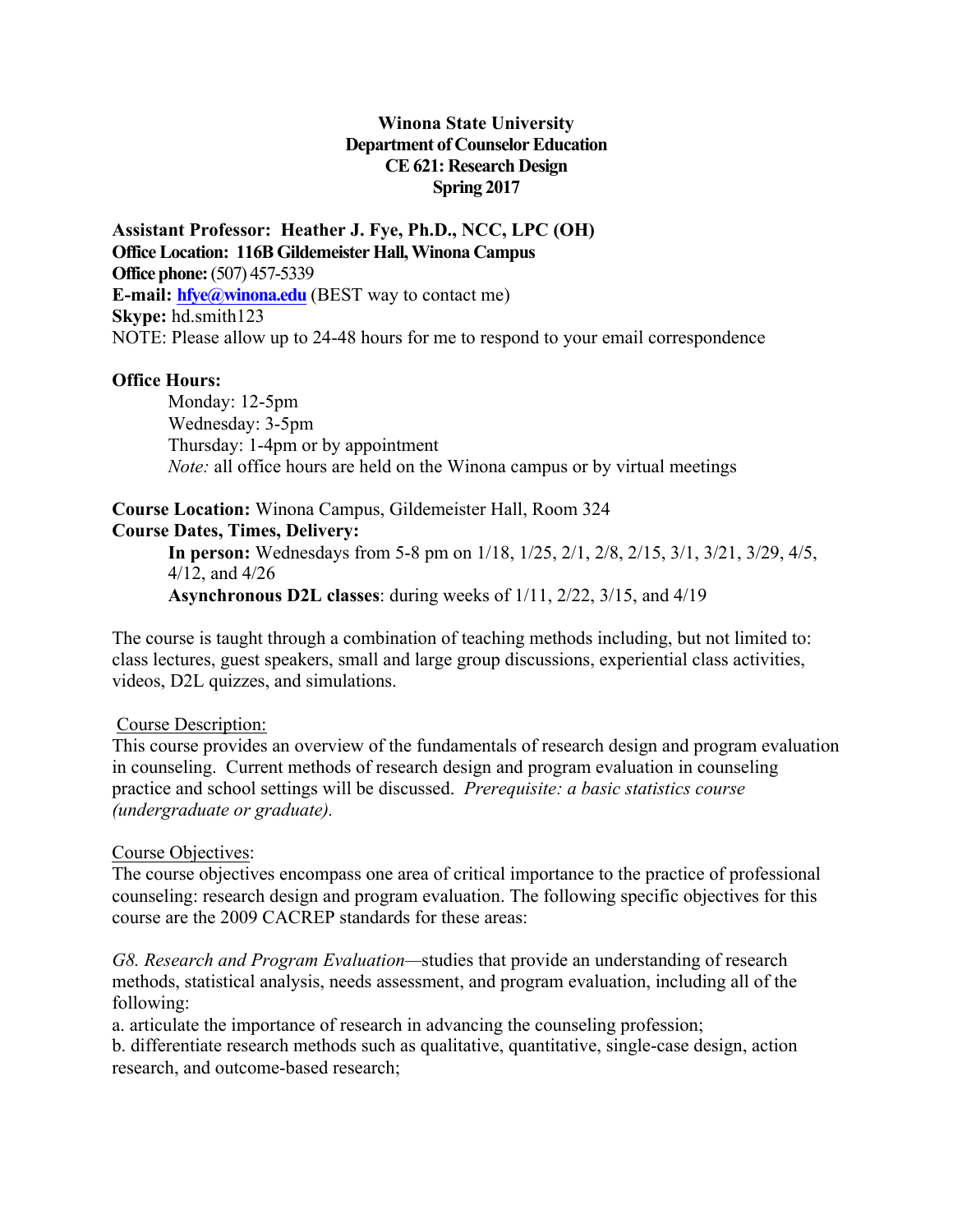c. use qualitative and quantitative methods in conducting research and program evaluation such as interviewing, data coding, data analysis, statistical interpretation;

d. demonstrate principles, models, and applications of needs assessment and program evaluation, and use findings to effect program modifications;

e. use research to inform evidence-based practice; and

f. practice ethical and culturally relevant strategies for interpreting and reporting the results of research and/or program evaluation studies.

## **Clinical Mental Health Counseling 2009 CACREP Program Standards:**

|                                                                                                                                                                                                                                                                                                                                                       | <b>Location of evaluation for CACREP Standard</b> |                                      |                                            |                                             |                |
|-------------------------------------------------------------------------------------------------------------------------------------------------------------------------------------------------------------------------------------------------------------------------------------------------------------------------------------------------------|---------------------------------------------------|--------------------------------------|--------------------------------------------|---------------------------------------------|----------------|
| <b>CACREP 2009 Standards</b>                                                                                                                                                                                                                                                                                                                          | <b>Attendance</b><br>and<br>Participation         | Research<br>Proposal<br>Introduction | Research<br>Proposal<br><b>Methodology</b> | Research<br>Proposal<br><b>Presentation</b> | <b>Quizzes</b> |
| <b>FOUNDATION</b><br><b>A. KNOWLEDGE</b><br>A1. Understands the history, philosophy,<br>and trends in clinical mental health<br>counseling.                                                                                                                                                                                                           | X                                                 | X                                    |                                            | X                                           |                |
| <b>B. Skills and Practices</b><br>B2. Applies knowledge of public mental<br>health policy, financing, and regulatory<br>processes to improve service delivery<br>opportunities in clinical mental health<br>counseling.                                                                                                                               | $\mathbf X$                                       |                                      | $\boldsymbol{\mathrm{X}}$                  |                                             |                |
| <b>COUNSELING, PREVENTION, AND</b><br><b>INTERVENTION</b><br>C. Knowledge<br>C1. Describes the principles of mental<br>health, including prevention, intervention,<br>consultation, education, and advocacy, as<br>well as the operation of programs and<br>networks that promote mental health in a<br>multicultural society.                        | $\mathbf X$                                       |                                      |                                            |                                             | X              |
| C9. Understands professional issues<br>relevant to the practice of clinical mental<br>health counseling.                                                                                                                                                                                                                                              | X                                                 | $\mathbf X$                          |                                            |                                             | X              |
| <b>DIVERSITY AND ADVOCACY</b><br>E. Knowledge<br>E4. Understands effective strategies to<br>support client advocacy and influence<br>public policy and government relations on<br>local, state, and national levels to enhance<br>equity, increase funding, and promote<br>programs that affect the practice of clinical<br>mental health counseling. | $\mathbf X$                                       |                                      |                                            |                                             |                |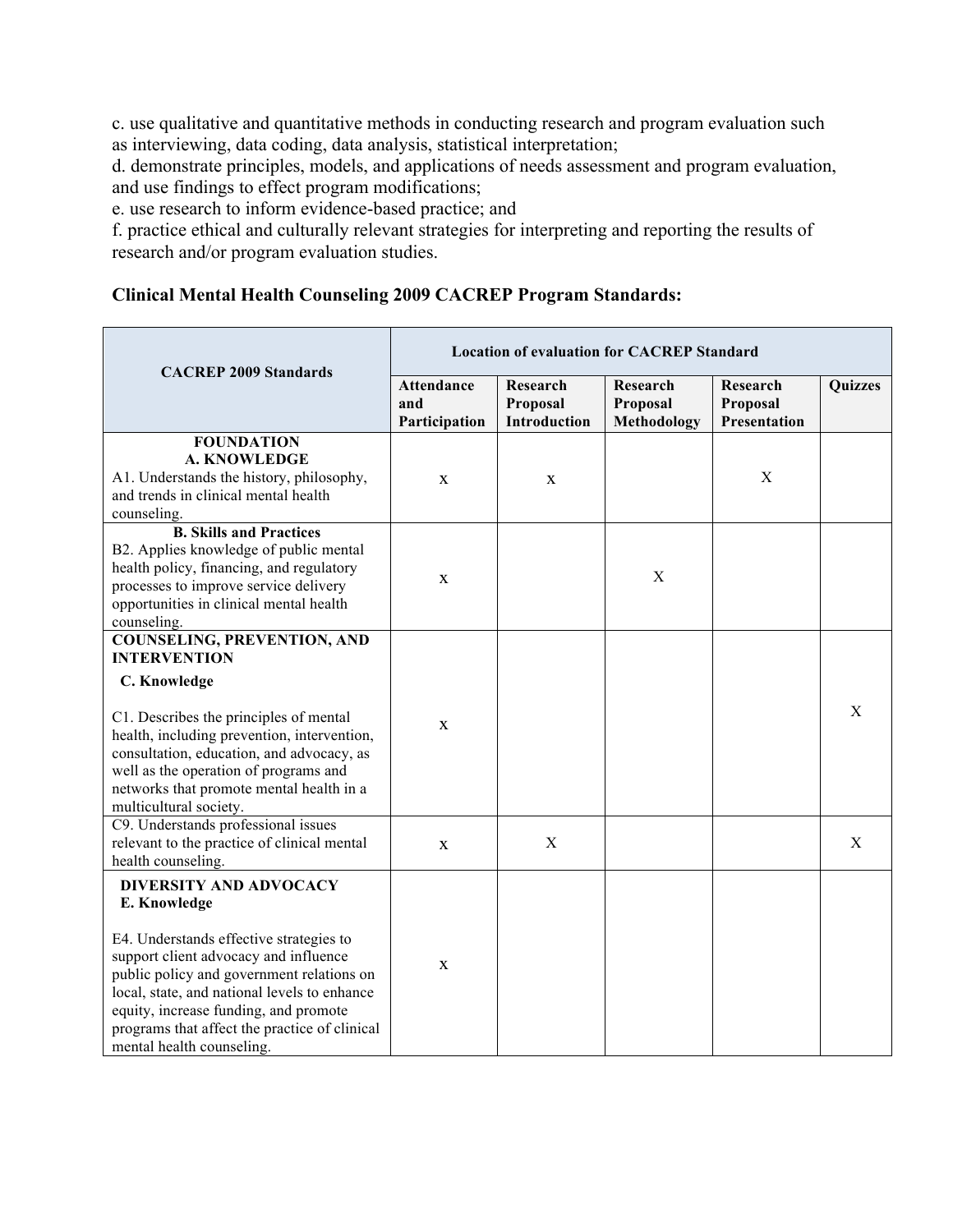| <b>RESEARCH AND EVALUATION</b><br>I. Knowledge<br>I1. Understands how to critically evaluate<br>research relevant to the practice of clinical<br>mental health counseling. | $\mathbf{X}$ | X | X | X            |              |
|----------------------------------------------------------------------------------------------------------------------------------------------------------------------------|--------------|---|---|--------------|--------------|
| I2. Knows models of program evaluation<br>for clinical mental health programs.                                                                                             | X            |   |   |              | $\mathbf{x}$ |
| 13. Knows evidence-based treatments and<br>basic strategies for evaluating counseling<br>outcomes in clinical mental health<br>counseling.                                 | $\mathbf{X}$ |   |   |              | $\mathbf{x}$ |
| <b>J. Skills and Practices</b><br>J1. Applies relevant research findings to<br>inform the practice of clinical mental<br>health counseling.                                | $\mathbf{x}$ |   | X | $\mathbf{x}$ |              |
| J2. Develops measurable outcomes for<br>clinical mental health counseling<br>programs, interventions, and treatments.                                                      | $\mathbf{x}$ |   | X | $\mathbf{X}$ |              |
| J3. Analyzes and uses data to increase the<br>effectiveness of clinical mental health<br>counseling interventions and programs.                                            | X            |   | X | X            |              |

## **School Counseling 2009 CACREP Program Standards:**

 $\overline{\phantom{a}}$ 

<u> 1989 - Johann Barnett, fransk politiker (</u>

 $\mathbf{r}$ 

| <b>CACREP 2009 Standards</b>                | <b>Location of evaluation of CACREP 2009 Standards</b> |                                             |                                     |                                             |                |
|---------------------------------------------|--------------------------------------------------------|---------------------------------------------|-------------------------------------|---------------------------------------------|----------------|
|                                             | <b>Attendance</b><br>and<br>Participation              | Research<br>Proposal<br><b>Introduction</b> | Research<br>Proposal<br>Methodology | Research<br>Proposal<br><b>Presentation</b> | <b>Ouizzes</b> |
| <b>Foundation</b>                           |                                                        |                                             |                                     |                                             |                |
| A. Knowledge                                |                                                        |                                             |                                     |                                             |                |
| A1. Knows history, philosophy, and          | X                                                      | X                                           |                                     |                                             |                |
| trends in school counseling and             |                                                        |                                             |                                     |                                             |                |
| educational systems.                        |                                                        |                                             |                                     |                                             |                |
| A5. Understands current models of           |                                                        |                                             |                                     |                                             |                |
| school counseling programs (e.g.,           |                                                        |                                             |                                     |                                             |                |
| American School Counselor Association       | X                                                      | X                                           |                                     |                                             |                |
| [ASCA] National Model) and their            |                                                        |                                             |                                     |                                             |                |
| integral relationship to the total          |                                                        |                                             |                                     |                                             |                |
| educational program.                        |                                                        |                                             |                                     |                                             |                |
| <b>H. SKILLS AND PRACTICES</b>              |                                                        |                                             |                                     |                                             |                |
| H3. Analyzes assessment information in      |                                                        |                                             |                                     |                                             |                |
| a manner that produces valid inferences     | X                                                      | X                                           |                                     | X                                           |                |
| when evaluating the needs of individual     |                                                        |                                             |                                     |                                             |                |
| students and assessing the effectiveness    |                                                        |                                             |                                     |                                             |                |
| of educational programs.                    |                                                        |                                             |                                     |                                             |                |
| <b>RESEARCH AND EVALUATION</b>              |                                                        |                                             |                                     |                                             |                |
| <b>I. KNOWLEDGE</b>                         |                                                        |                                             |                                     |                                             |                |
| I1. Understands how to critically evaluate  | X                                                      | X                                           |                                     | X                                           |                |
| research relevant to the practice of school |                                                        |                                             |                                     |                                             |                |
| counseling.                                 |                                                        |                                             |                                     |                                             |                |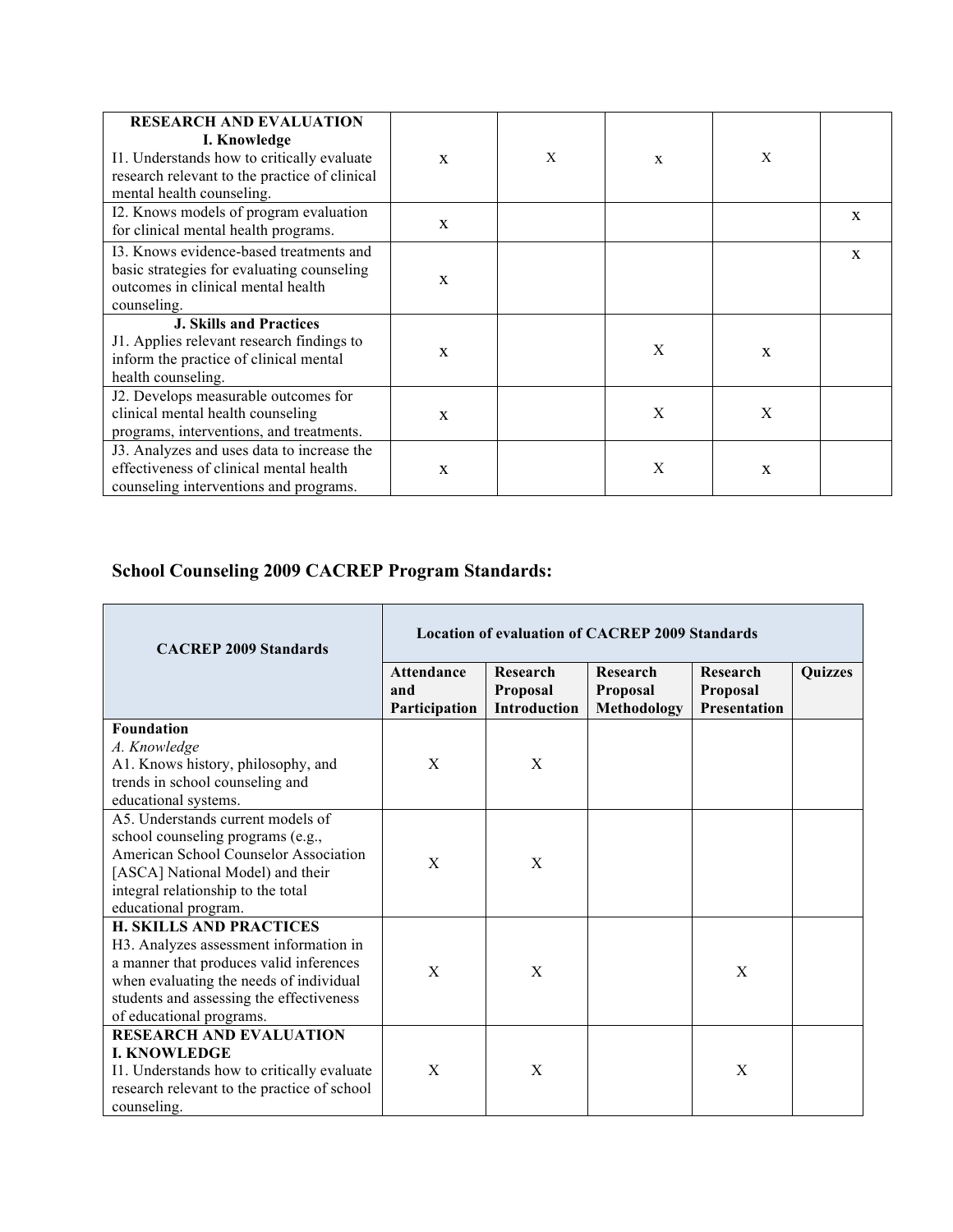| I2. Knows models of program evaluation                                     | X |   |   |   |   |
|----------------------------------------------------------------------------|---|---|---|---|---|
| for school counseling programs.                                            |   |   |   |   | X |
| I3. Knows basic strategies for evaluating                                  |   |   |   |   |   |
| counseling outcomes in school<br>counseling (e.g., behavioral observation, | X |   | X | X |   |
| program evaluation).                                                       |   |   |   |   |   |
| I4. Knows current methods of using data                                    |   |   |   |   |   |
| to inform decision making and                                              | X |   | X | X |   |
| accountability (e.g., school improvement                                   |   |   |   |   | X |
| plan, school report card).                                                 |   |   |   |   |   |
| 15. Understands the outcome research                                       |   |   |   |   |   |
| data and best practices identified in the                                  | X | X |   |   |   |
| school counseling research literature.                                     |   |   |   |   |   |
| <b>J. SKILLS AND PRACTICES</b>                                             |   |   |   |   |   |
| J1. Applies relevant research findings to                                  |   | X |   | X |   |
| inform the practice of school counseling.                                  |   |   |   |   |   |
| J2. Develops measurable outcomes for                                       |   |   |   |   |   |
| school counseling programs, activities,                                    |   |   | X | X |   |
| interventions, and experiences.                                            |   |   |   |   |   |
| J3. Analyzes and uses data to enhance                                      | X |   | X |   |   |
| school counseling programs.                                                |   |   |   |   |   |
| Leadership                                                                 |   |   |   |   |   |
| P. Skills and Practices                                                    |   |   |   |   |   |
| P1. Participates in the design,                                            |   |   |   |   |   |
| implementation, management, and                                            | X |   | X |   |   |
| evaluation of a comprehensive                                              |   |   |   |   |   |
| developmental school counseling                                            |   |   |   |   |   |
| program.                                                                   |   |   |   |   |   |

#### **Required Text:**

Erford, B.. T. (2015). *Research and Evaluation in Counseling (2nd ed.).* Stamford, CT: Cengage Learning.

#### **Recommended Text:**

American Psychological Association (2009). *Publication manual of the American Psychological Association (6th ed.).* Washington, D.C.: American Psychological Association.

*\*\*Other Readings as assigned via the D2L/Brightspace course page*

## **My Teaching Philosophy:**

I view the educational environment as a shared responsibility of learning between the teacher and students. I strive to ensure a balance of power between the teacher and students which provides an empowering environment for students to challenge assumptions and engage in critical thinking and dialogue. As an instructor, I view my role as a facilitator of knowledge with the goal of enticing students to engage in active learning independently. The function of content is to allow the students and teacher to be responsible for co-constructing their understanding and knowledge of the content with others. In the classroom, together, we will work towards moving to higher levels of reflection and deeper learning. The role of evaluations will have a greater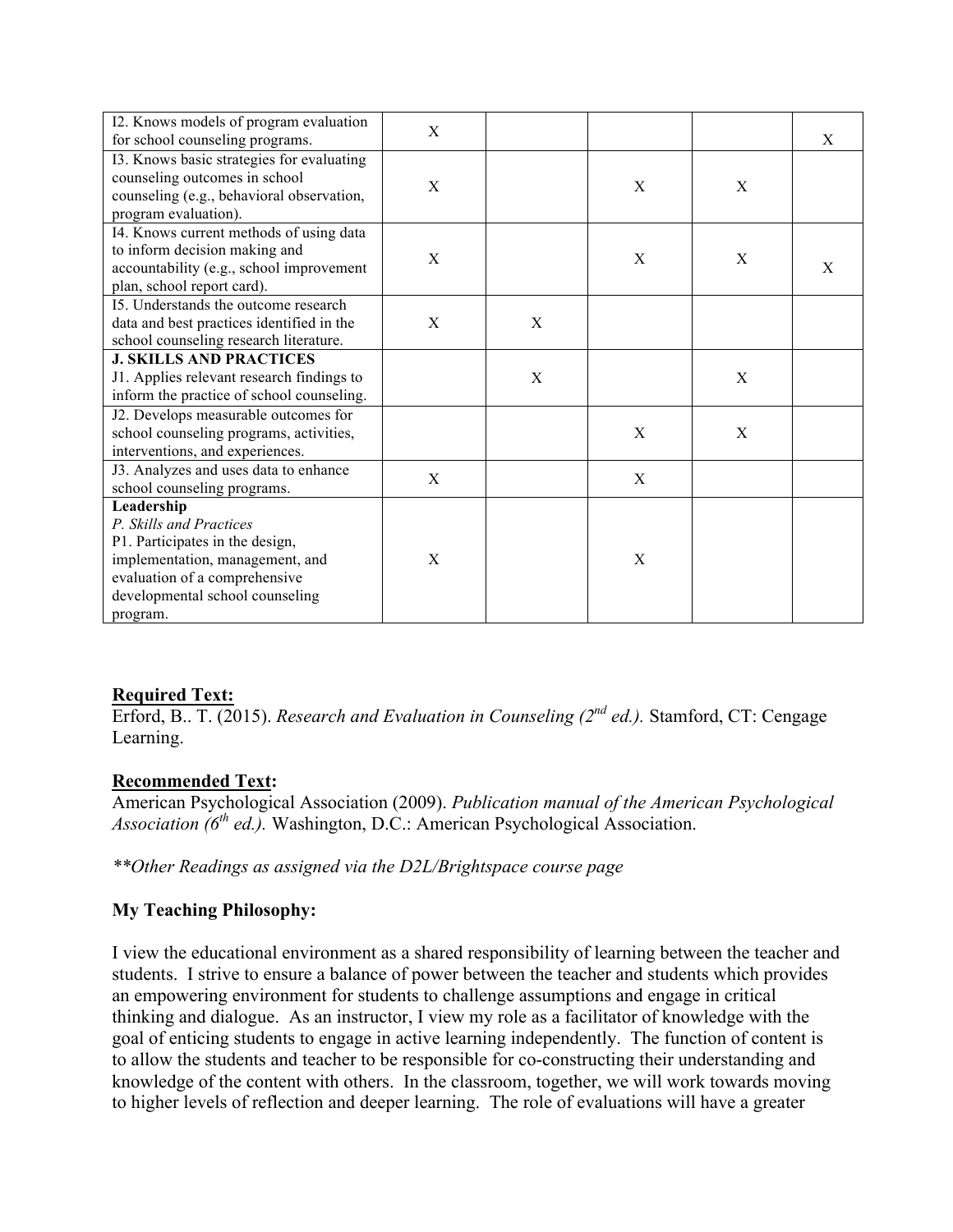emphasis on students applying and demonstrating what they know, not just knowledge recitation. It is my goal that every student will feel safe taking risks and engage in self-reflection to grow personally and professionally throughout the semester. Best wishes for a productive and successful semester!

## **Course Expectations, Evaluations, & Assignments:**

### *Netiquette Guidelines and Expectations*

- 1. Be respectful when engaging in all correspondences to the instructor and peers. This includes emails, discussion board posts, etc. Start with an appropriate greeting to the individual and be mindful of using appropriate writing skills. Keep writing to the point, review before sending, and do not include offensive language or technology slang (i.e., LOL, etc.).
- 2. When submitting a document in the Dropbox section of D2L, please include your last name and the specific assignment you completed. For example, Fye\_Reflection\_Paper\_1
- 3. Please include the citation in APA format for all references of course materials in your discussion post. For example: Corey (2013) reported the three necessary conditions of person centered therapy as…
- 4. Email is the best form of communication to reach me. Please allow up to 24-48 hours for me to respond to your email.
- 5. Be respectful of others in the online environment. There isn't necessarily always a "right" answer. We can agree to disagree on certain topics. It is important for each class member to feel open to taking risks, having their voice heard, providing constructive and growth-producing feedback, and be open to others' feedback. Context may be lost without the vocal tone of the writer so be as concise and accurate in your point as possible.
- 6. Check the D2L course site newsfeed and WSU email at least once daily for any course updates or correspondences. Use the D2L Discussion forum to post course related questions.
- 7. Be prepared to work at least two times per week on course content and assignments. You cannot complete all of the week's assignments in one sitting and just before the due date and time.
- 8. You should plan to receive feedback and a grade of an assignment approximately 7-10 days from the instructor after the deadline of the assignment.
- 9. Consider the privacy of others, even in an online classroom. Do not share discussions or emails from classmates with others outside of the class. Do not have others or friends in the same room when we may be meeting as a class in an online environment (i.e., Adobe Connect, Skype).

#### *Overall Professional Expectations*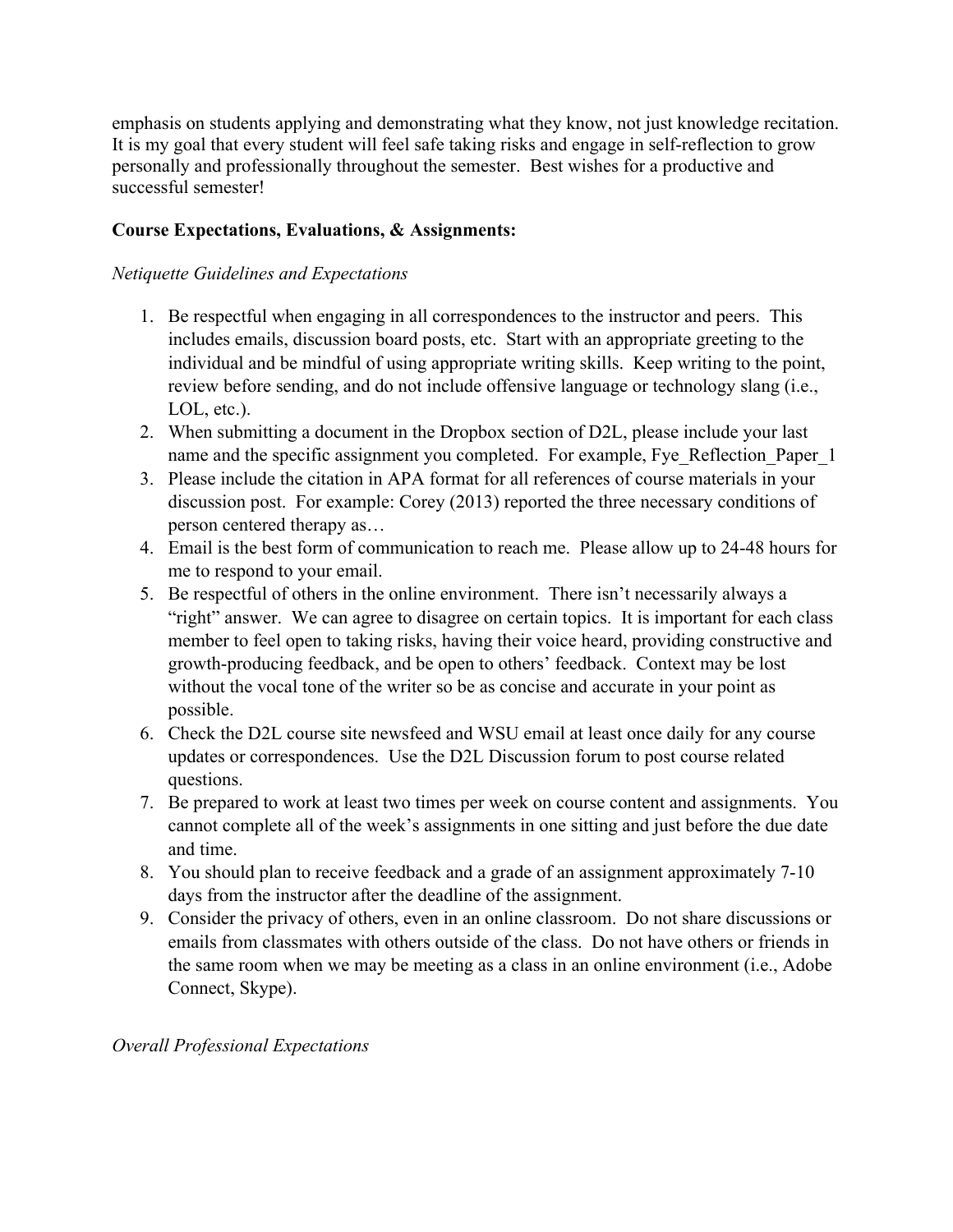Professional expectations include open-mindedness, respectful interactions, responsibility, and respect among others. Professionalism is an expectation of this program. The following dispositional expectations will help you embody professionalism:

- 1. Be prepared for class by reading the assigned material is part of your professional preparation.
- 2. This work prepares you by providing you with the knowledge you need to confidently face concerns typical in the counseling field, and strengthens your stamina for the workload required of effective counselors.
- 3. Work out conflicts, disagreements or issues in a respectful, solution-focused way. Professional conduct is a requirement in the counseling field, and therefore, it is expected in this course.
- *4.* Communicate with the instructor if you are having difficulty with any aspect of this course, including meeting the aforementioned expectations. Sometimes, alternate arrangements can be worked out regarding assignment due dates. *This is for emergency situations only.*
- 5. Attendance is expected. If you make a professional decision to miss class for any reason, please call or email the instructor as soon as possible.
- 6. Participate actively in class discussions and activities. Effective class participation includes respectful, and non-dominating involvement in class discussions, showing initiative and investment in classroom activities, coming to each class prepared to ask questions and share ideas, and engaging in reflective discussion of course readings.

In class, be sure to respond to members discussions. These should not responses that are evaluative (e.g., great job); rather, try to use microskills and/or group leadership skills (e.g., questioning, reflection, clarifying, linking, supporting, blocking, etc.).

#### **Tips for Success in the Course:**

- 1. Work consistently and stay up to date with readings and assignments.
- 2. Incorporate feedback from assignments into future assignments.
- 3. Incorporate course materials and other sources of information in your assignments to show your application of material.
- 4. Use  $\overrightarrow{APA}$  6<sup>th</sup> edition format and cite materials.
- 5. Avoid the use of words like normal, good, fine in your assignments as these terms have different meaning for people.
- 6. Be specific (use details) and provide examples in your assignments.

**Readings:** The textbook provides the foundation for the practical experiences of the class. It is expected that all readings be completed prior to class in order to maximize discussions. Readings are assigned topically and provide the foundation of all the activities, discussions, and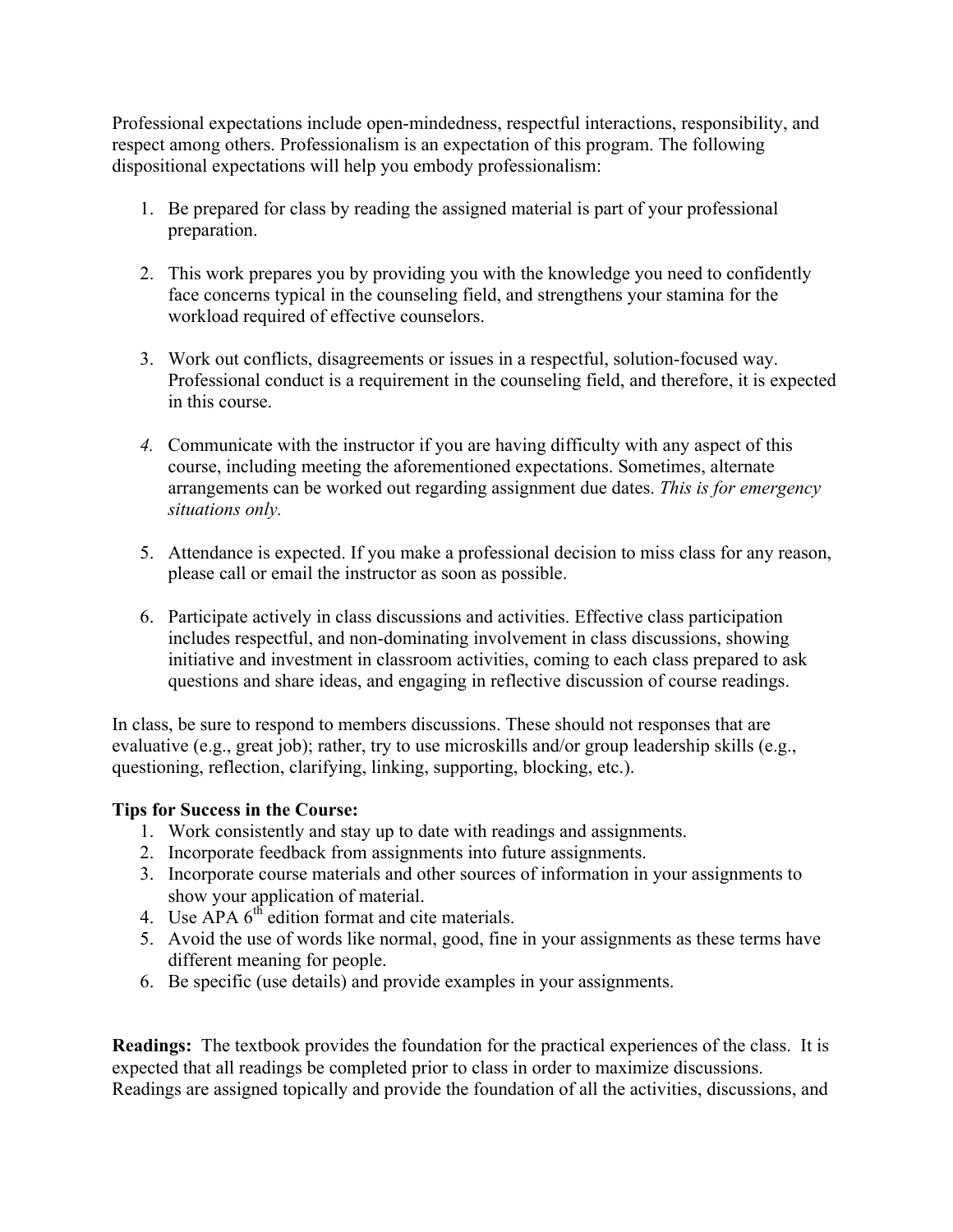assignments. Students are expected to read all of the materials and discuss them in class. Additionally, the reading assignments provide students with the necessary background information for understanding of research methods in the counseling profession. Students are encouraged to bring all learning materials to interact with during class time.

#### **Class Assignments:**

#### **1. Class Attendance and Participation (***15 classes x 10 points each class* **= 150 points total):**

Students are expected to be engaged in their own learning and to be an active participant in the classroom community. The success of this class depends on the participation of each class member. Students are expected to be on time for class, be present for the duration of class, and to participate in class discussions and small group exercises in a thoughtful and conscientious manner. Therefore, attitude, feedback, and opinions should be shared with consideration of the classroom being a respectful and safe environment for all students. The classroom format is largely discussion and experiential and therefore attendance and participation are paramount to making a successful learning experience for everyone. During class, relevant questions, pertinent comments, and risk-taking are welcomed and encouraged. If you miss class, it is your responsibility to obtain class materials for the missed session. Online (D2L) class attendance, netiquette, and participation count equally as in class attendance and participation. If a class is moved to online (D2L) due to inclement weather, online class attendance and participation count equally as in class attendance and participation towards your attendance. Therefore, if you do not "attend" online and participate in the online discussion or complete the online assignment, you will receive an absence for that class. **Each class, including the online D2L classes, are worth 10 points each.** 

Attendance means arriving for class on time and staying for the duration of the class and remaining focused on the class for the duration of the class meeting. Participation means preparing for class by reading required texts/materials, periodically entering into class discussions with informed and relevant comments/questions, engaging with others in a safe and respectful manner, and actively participating in class activities.

A student who rarely or never participates in class discussions or activities or who does not honor the safe and respectful classroom may also receive a grade reduction despite attendance. I am sensitive to significant life circumstances that can result in class absence. In such instances, I will attempt to work with these students on a case-by-case basis. In summary, good attendance and reasonable levels of class participation are expected behaviors for graduate students in training to be counselors.

**Note:** Please contact me before missing a class.

**Note on tardiness:** a student who is 20 minutes or more late to class or leaves class with 20 minutes or more class remaining will be marked absent for the class attended. A student who is chronically tardy to class (i.e., more than three late attendance and/or leave early) but within the 20 minute timeframe will not receive a point reduction for the specific classes but it may impact their overall attendance and participation grade at the end of the semester.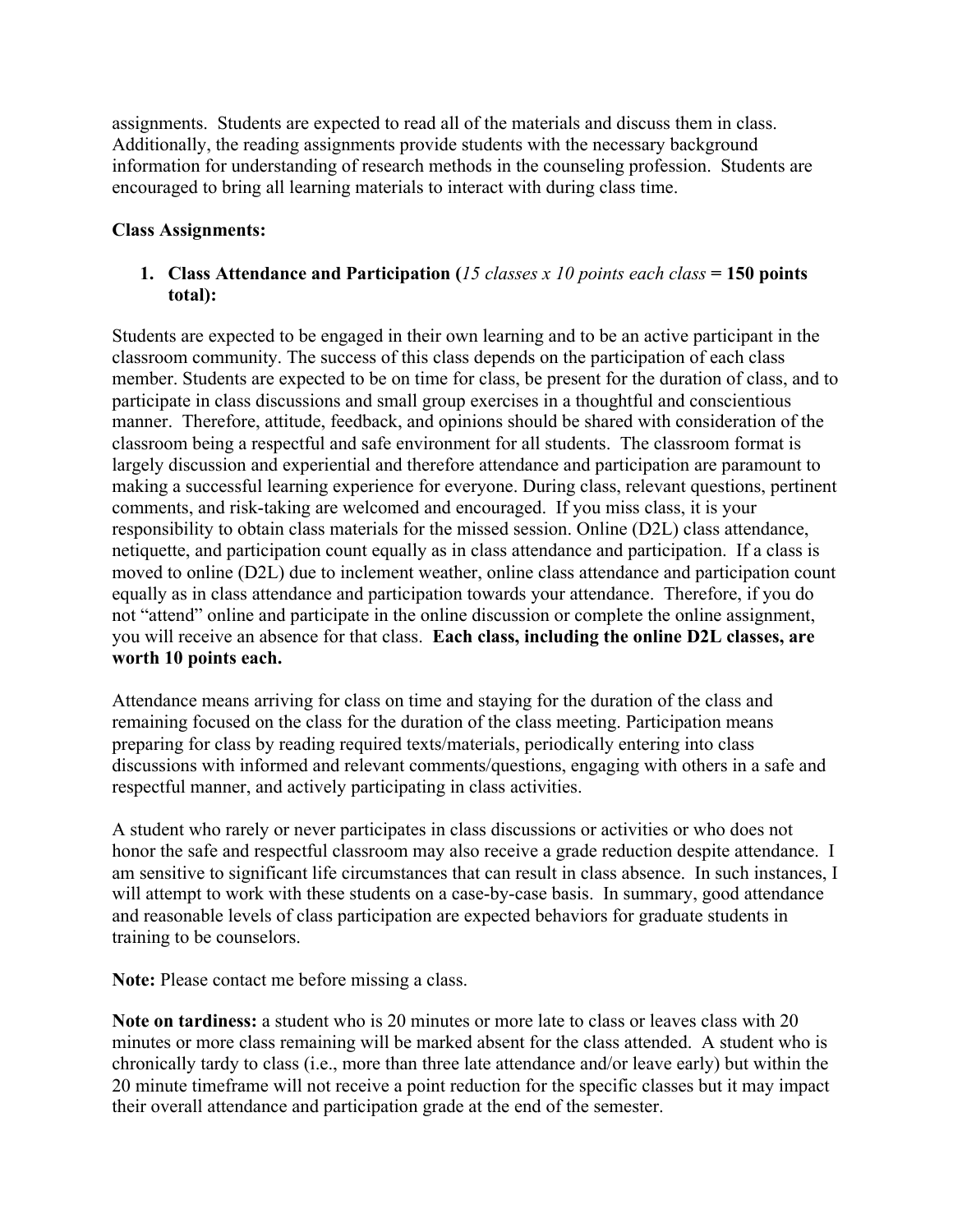A student who rarely or never participates in class discussions or activities may also receive a grade reduction despite attendance. I am sensitive to significant life circumstances that can result in class absence. In such instances, I will attempt to work with these students on a case-by-case basis. In summary, good attendance and reasonable levels of class participation are expected behaviors for graduate students in training to be counselors.

#### *Inclement Weather Policy*

Inclement weather may interfere with class. Always use your best judgment when determining if it is safe for you to travel. The instructor will notify students of moving class to the online (D2L) format by 2pm the day of class. Notifications will be made via D2L announcements and email.

#### **2. Research Proposal** (150 points total)

The focus of the research proposal is to apply the majority of concepts addressed in Research Design in Counseling. These concepts include: (1) Developing a problem statement, (2) Research question formulation, (3) Hypothesis formulation, (4) Measurement issues, (5) Variables, (6) Sampling, (7) and Research designs. Assessment will focus on how well you apply these concepts. This written proposal is due in two parts.

I expect the proposal will be approximately 12 - 15 pages (i.e., double-spaced, 12-point font, formatted using the APA manual  $6<sup>th</sup>$  edition) not including the references and appendices. However, the proposal will focus more on how well you apply the concepts not necessarily on how many pages of text you produce. The proposal length will also depend on your research question(s). The more complicated the question, the more space you might need to explain the complexities.

The proposal will include two major sections: (1) Introduction, and (2) Methodology. *You should also include a References section at the end, and if applicable, any Tables, Figures, or other information in an Appendix/Appendices.* 

#### **Introduction (75 points)**

The Introduction section of the proposal should capture the reader's interest and sell them on the idea that the study is worth doing. This section usually includes a brief description of what you plan to study and why it is important to study it. An introduction typically includes the following:

- 1. Brief introduction.
- 2. Brief literature review.
- 3. Purpose/Statement of the problem.
- 4. Rationale/Significance/Importance.
- 5. Research questions and hypotheses.

*Introduction.* Creswell (2003) describes the structure of the Introduction as an inverted triangle. In other words, you begin broadly by stating the problem. You narrow the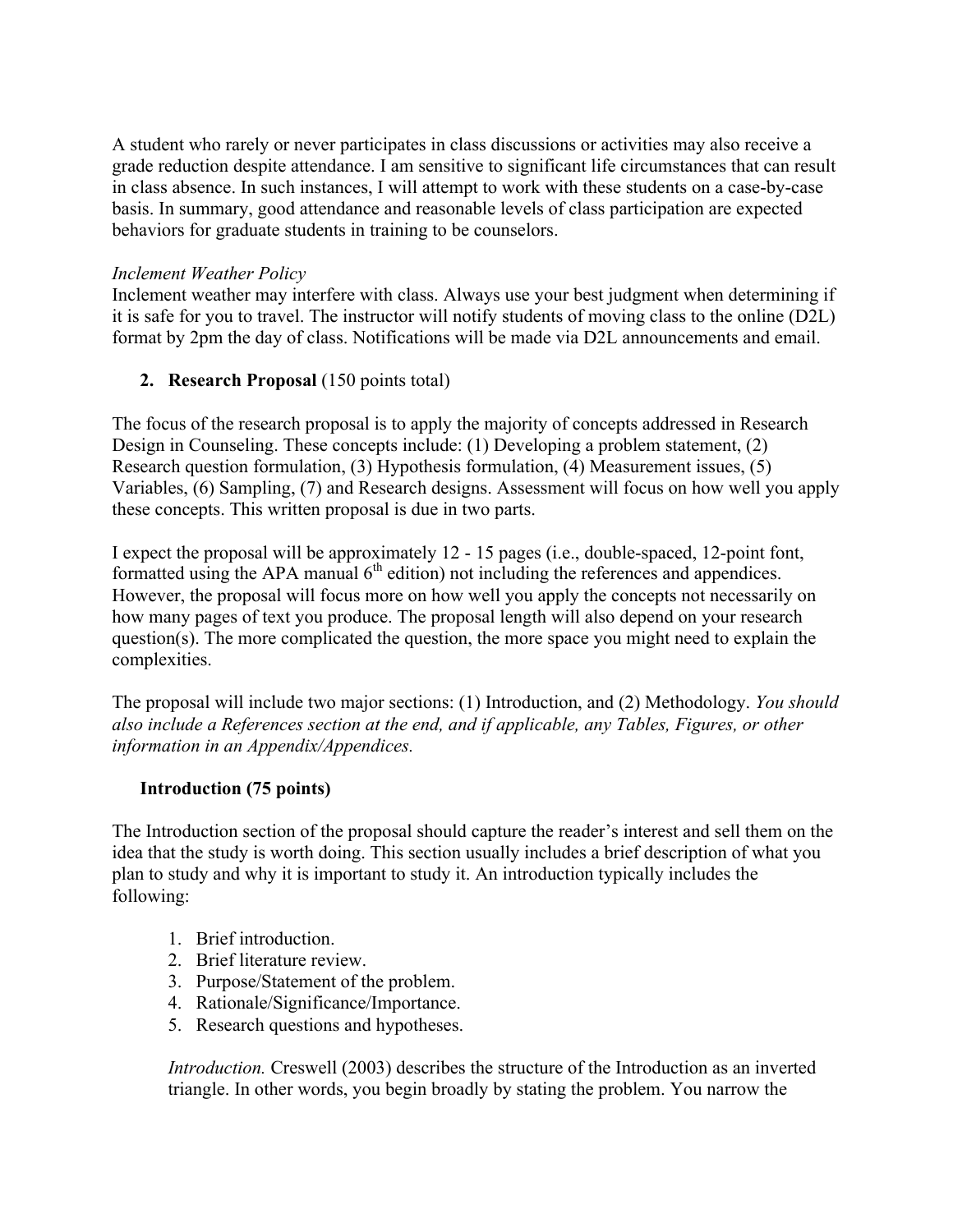problem into a manageable study by briefly reviewing the major research studies in the area and describing the importance of the problem. You then narrow it even further by stating the purpose, research questions, and hypotheses.

*Literature Review.* Although your Introduction briefly mentions the background research in general to make an argument for the importance of the research, your Literature Review offers more detailed reviews of the research. **Your literature review must include 8-10 references.** The Literature Review frames the problem you have identified in the introduction section and explores the relationship between your study and previous research. The Literature Review can take many forms, but is generally organized around ideas rather than specific studies. Creswell (2003) suggests the following format:

- 1. Introduce the section by telling the reader what it is you plan to cover in the review.
- 2. Review the scholarly literature about the independent variable(s). Create a section for each variable.
- 3. Review the literature about the dependent variable(s). Create a section for each variable.
- 4. Review specific studies that relate both to your independent and dependent variables. These studies will be closely related to your study. Do not be too concerned if little work has been done that closely relates to your study.
- 5. Summarize the major themes of your review and make an argument for why your study needs to fill the gaps in the previous research.

*Purpose/Statement of the Problem.* This constitutes the scientific justification for the study (i.e., the basis of the need for research to generate further knowledge that will contribute to existing knowledge). The Purpose/Statement of the Problem section describes briefly the current literature situation, and clearly reviews the major gaps in existing knowledge (i.e., similar to the ending of the Lit Review section). It is at this point where the investigator defines the objective of the study and conveys the broader issues motivating the research. Yes, you will restate, but *elaborate* some things written in the Introduction.

The Problem Statement should make a convincing argument that there is not sufficient knowledge available to explain the problem and its possible alternative solutions. Or, it should make a convincing argument for the need to test what is known and taken as fact, if it is called into question by new findings or conditions.

*Rationale/Significance/Importance.* This section describes the type of knowledge expected to be obtained and the intended purpose of its application. It should indicate the strategy for disseminating and using the research findings according to the potential users of the knowledge generated. The Rationale/Significance/Importance should answer the following questions:

- 1. What specific knowledge and information will be obtained?
- 2. What is the ultimate purpose that the knowledge obtained from the study will serve?
- 3. How will the results be used, and who will be the beneficiaries?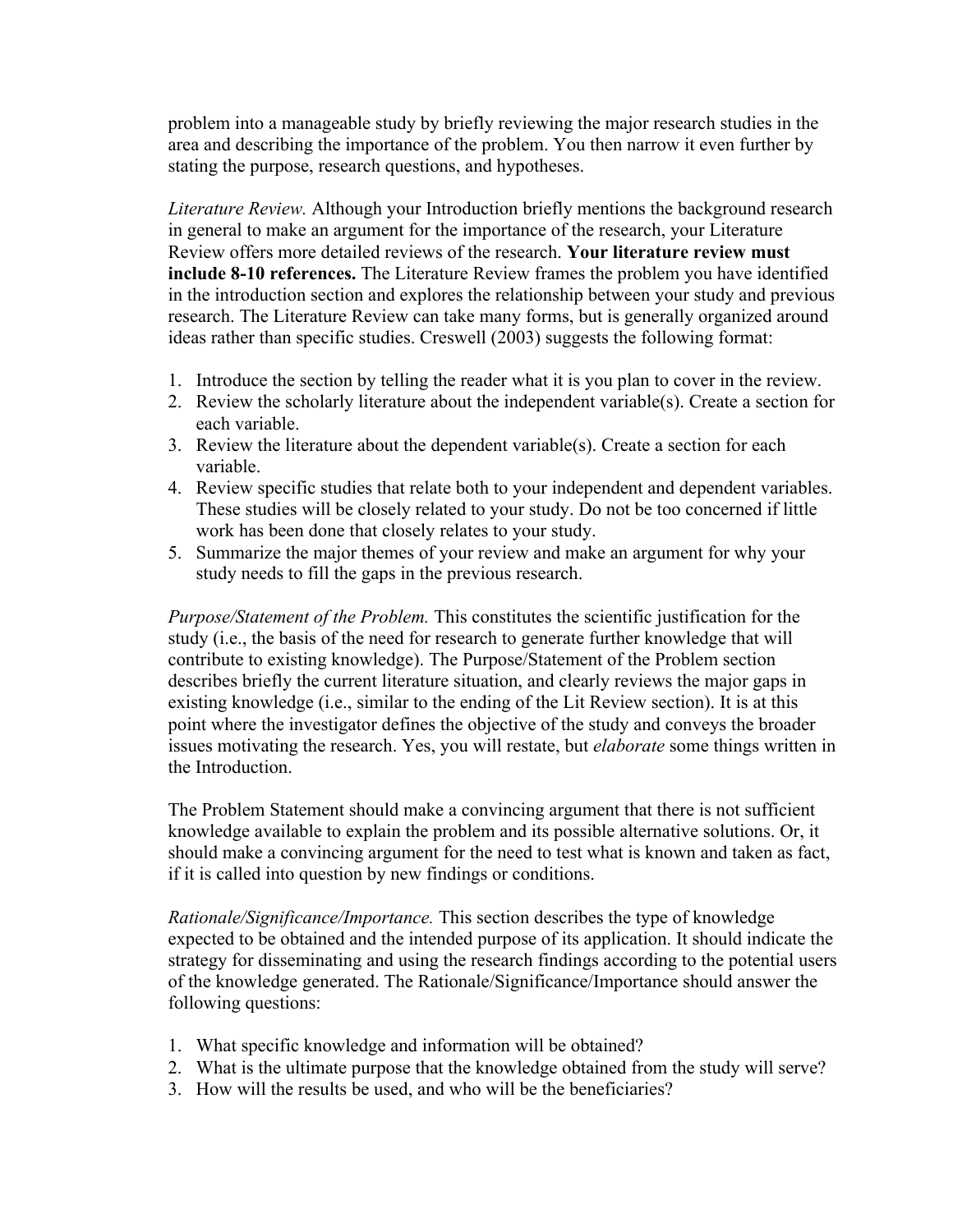The justification should make a convincing argument that the knowledge generated will be useful. This answers the "So What?" question. Why is what you are doing important? Yes, you will restate, but *elaborate* some things written in the Introduction.

*Research Questions and Hypotheses*. See the "Selecting a Research Topic" handout. Yes, you will restate, but *elaborate* some things written in the Introduction.

#### **Methodology (75 points)**

The Methodology section of the proposal should discuss, in detail, your methods. This section should clearly describe how you plan to answer your research questions and test your hypotheses. Keep in mind that you will need to provide enough information so that others can replicate your study. It should include the following:

- 1. Operational definitions.
- 2. Identification of a research design.
- 3. Description of the population, sample, and participants.
- 4. Description of the instruments/materials.
- 5. A review of the procedures.
- 6. Potential limitations.

*Operational Definitions.* In this section, list all your variables (e.g., Independents, Dependents) and define them. You should also include and define any words or terms that you will use or have used frequently.

*Research Design.* The type of study and its design should be decided on the basis of its proposed objectives, research questions, and hypotheses. The investigator should clearly state the type of study that will be conducted and provide a detailed explanation of its design.

*Population, Sample, Participants.* In this section, the investigator should describe the population (i.e., for generalizability purposes), the sample used from the population and/or the specific participants/subjects in the current study. The investigator should justify the sample selection and size (i.e., support this with previous research and/or literature).

*Instruments/Materials.* Each instrument or measure should be described, providing specific citations where appropriate. Coding systems for more qualitative data should be detailed. Any measurement issues such as the scale of a particular measure of variable should be noted. Existing measures should have documented psychometric properties found from past studies that can be referenced.

*Procedures.* The investigator should write up the procedures that will be used. Procedures or techniques that are standardized and/or documented in the literature should be described briefly, and references should be given to sources where the details of these procedures and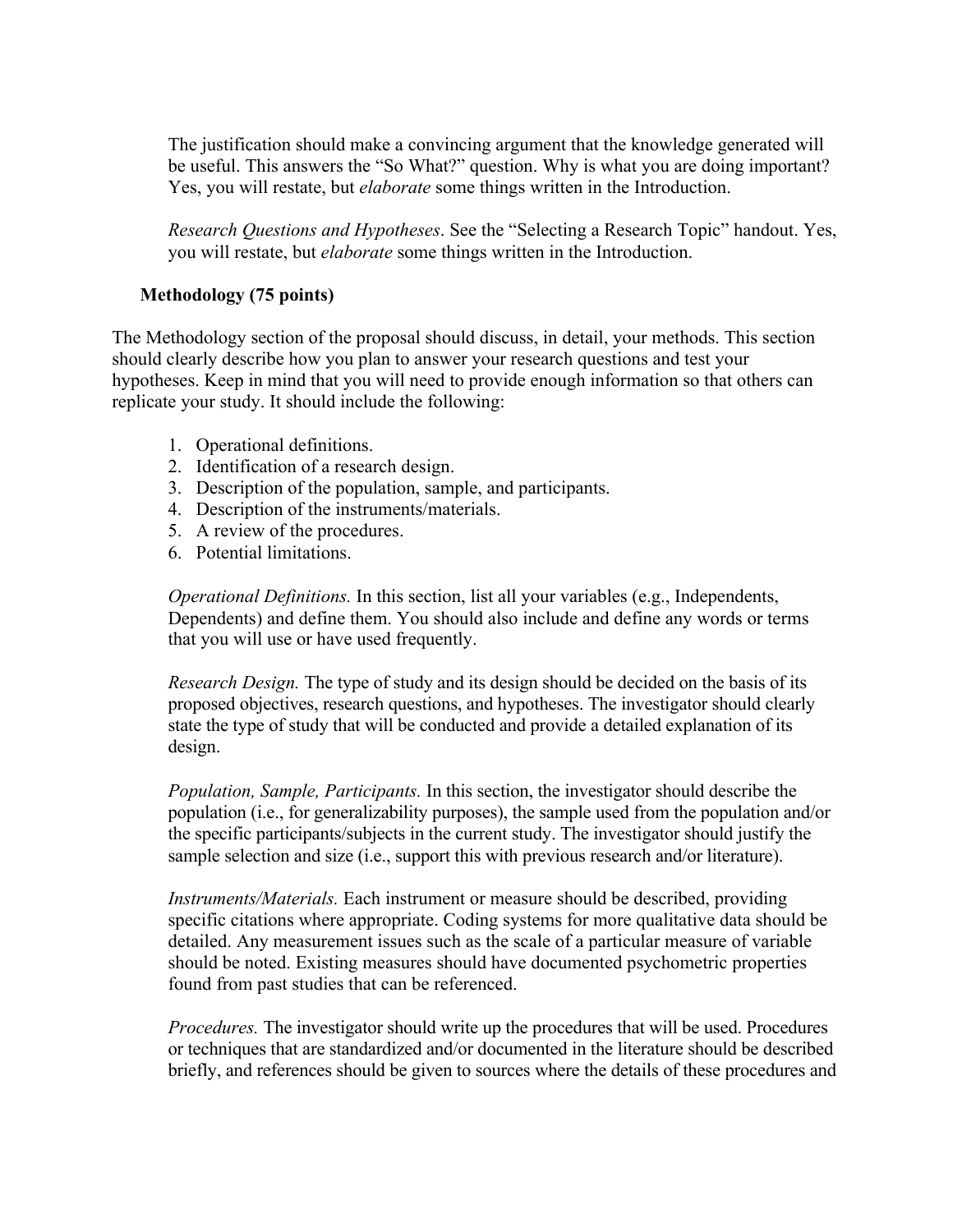techniques can be found. This section can also describe in detail the procedures to be used to control the factors that undermine the validity or reliability of the results.

If the use of secondary data is required, the investigator should describe their sources, content, and quality so that it will be clear that the information required for the study is available. If use is made of historical, journalistic, or other similar types of documentary sources, indication should be provided of the sources and techniques that will be used to collect and analyze the information.

*Potential Limitations.* This section is included so that the researcher can note up front any problems with their design, sampling, measurement devices, operational definitions, and any other aspect of the proposal. Although this section would not normally be included here, *external and internal validity concerns*, confounds, and other issues that may limit the interpretation of the findings from this proposal should be noted here.

#### **Stylistic Issues and Writing**

- 1. Adhere to APA style  $(6<sup>th</sup> Edition)$  and includes applicable references, with correct spelling, grammar, punctuations, etc. throughout the document.
- 2. Avoid the use of passive voice. The subject of your sentence should act, not be acted upon.
- 3. Be consistent with verb tense.
- 4. Be careful in your use of gendered pronouns. Although English writers have traditionally used the masculine form of pronouns (i.e., he, him, his, etc.) as a neuter form as well, many do not approve of such usage. The time has passed when an author can use "If a child is not praised appropriately, he will…" One solution is the "he/she" construction. You can also use "he or she." More often than not, you can rephrase the sentence to avoid the problem and make the meaning more clear at the same time. Two simple options, which often work well, are to use plural forms (i.e., since "they" is intrinsically neuter) or repeat the noun instead of using a pronoun.
- 5. Write multiple drafts, and get feedback on your work. Many people work right up until a due date and write only one draft. **Do not attempt this.** Write as the semester unfolds. With every lecture, you should have a little more information to contribute to the proposal. Multiple drafts and revisions are always necessary.

*Note:* There is a great example on pages 41-51 of the APA  $6^{th}$  edition of a manuscript. Your paper should look very similar to this sample. Additionally, a detailed rubric will be provided at a later date.

**3. Research Proposal Presentation (25 points)** The focus of the research proposal presentation is to learn how to present a research proposal professionally while applying the majority of concepts addressed in class. The presentation should include the major sections of the written proposal: (1) Introduction and (2) Methodology. The manner in which your proposal is presented is flexible, but all components of the written proposal should be covered. The presentation will be approximately 10 minutes in length and there will be 5 minutes available after your presentation for questions.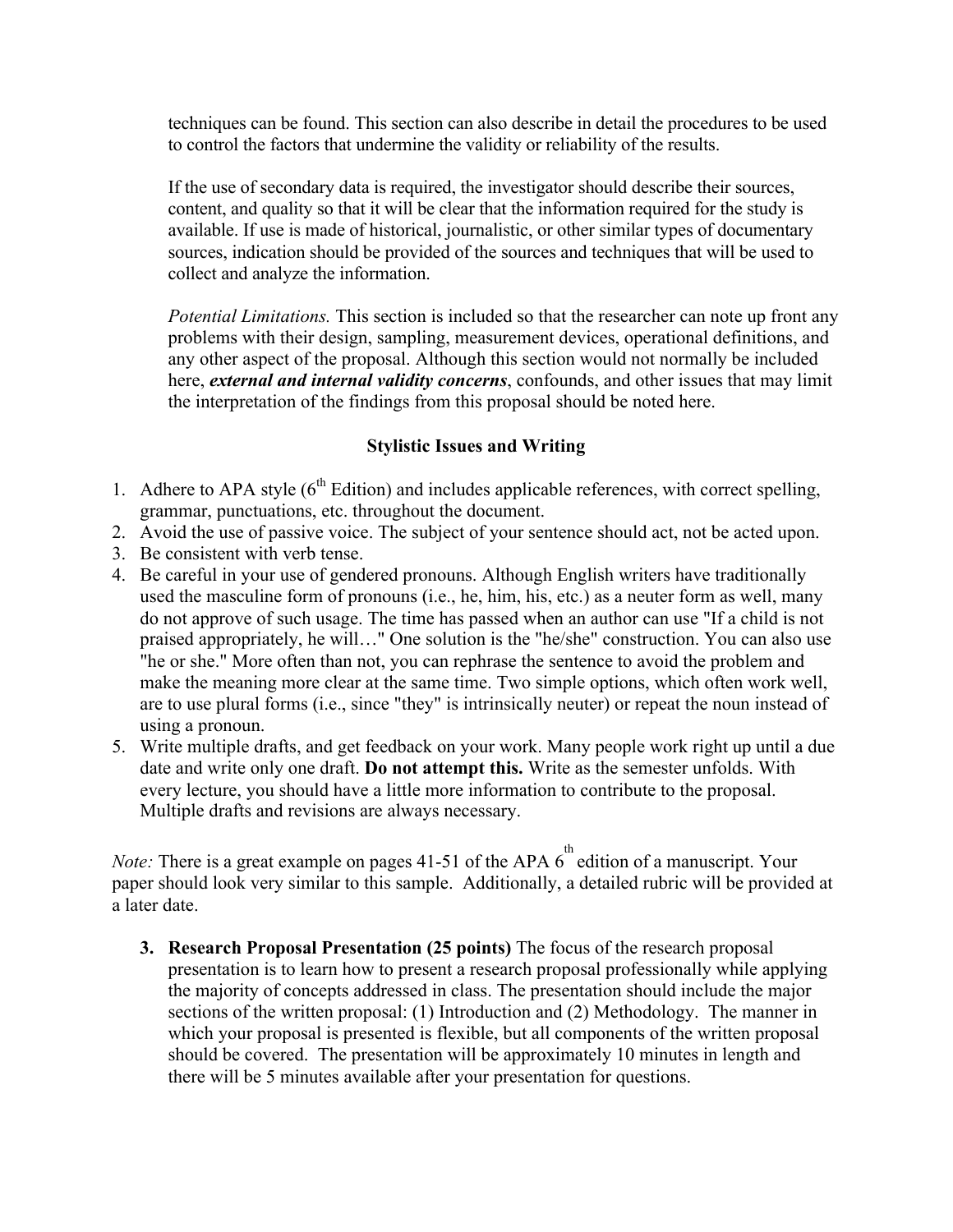#### **4. Quizzes (75 points)**

Students will be required to complete three quizzes in D2L throughout the course of the semester. Each quiz will be worth 25 points. The quizzes will cover the course readings and class discussion materials to date and are not cumulative. Students will be able to take the quizzes **two times** to receive their desired grade. Students will have 3 hours to complete each quiz.

#### **Grades**

All assignments/tests are graded on a percentage system, with a perfect score being 100%. Then, each assignment is weighted to determine your Final grade. The percentage system is below:

*Percentage System*   $A = 100 - 90\%$  $B = 89-80%$  $C = 79\% - 70\%$  $F = 69\%$  or below

#### GRADE BREAKDOWN

| 100-90%     | $360-400$ points | A |
|-------------|------------------|---|
| $89 - 80\%$ | 320-359 points   | B |
| 79-70%      | 280-319 points   |   |
| Below 70%   | $279-0$ points   |   |

| <b>Total</b>                          | $= 400$ points |
|---------------------------------------|----------------|
| Quizzes (3 total)                     | $= 75$ points  |
| <b>Research Proposal Presentation</b> | $= 25$ points  |
| <b>Research Proposal Methodology</b>  | $= 75$ points  |
| <b>Research Proposal Introduction</b> | $= 75$ points  |
| Attendance and Participation          | $= 150$ points |

#### *NOTES:*

- All assignments must be completed or the resulting final grade will be "F."
- All assignments need to be double spaced, and follow APA  $6<sup>th</sup>$  edition format
- All assignments will be completed and submitted in D2L. Label each assignment with you last name and name of assignment (i.e., Fye\_Research Proposal Introduction)

#### **\*\*Policy on Late Assignments:**

- Unless other arrangements are made with the course professor, course assignments are due by the date indicated in the syllabus.
- Assignments will be penalized 10% of the assignment grade for each day late (Ex. assignment turned in to D2L one day after the deadline  $=$  maximum grade of  $9/10$ )
- In the event of an emergency: Please call or e-mail me *before* the assignment is due if you are experiencing difficulties turning the assignment in on time.

| Assessment | <b>Grade Point</b> | <b>TREP</b><br>$\mathbf{A}$ | REP | <b>REP Core</b><br>$\sqrt{2}$ |
|------------|--------------------|-----------------------------|-----|-------------------------------|
|            |                    |                             |     |                               |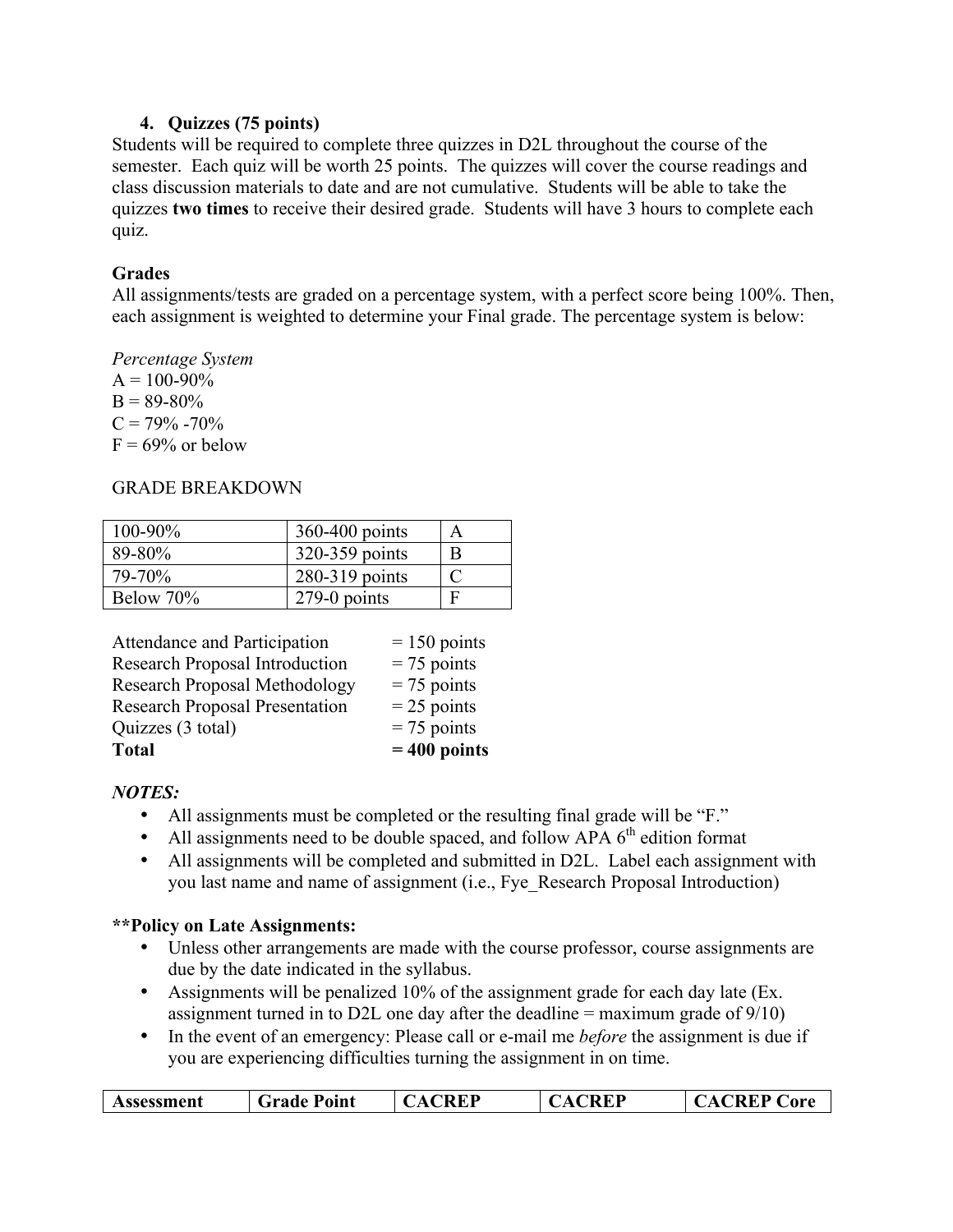| <b>Method</b>  | Value | <b>CMHC</b>         | <b>School</b>       | <b>Standards</b> |
|----------------|-------|---------------------|---------------------|------------------|
|                |       | <b>Standards</b>    | Counseling          |                  |
|                |       |                     | <b>Standards</b>    |                  |
| Attendance and | 150   | A1, B2, C1, C9,     | A1, A5, H3, I1,     | G8a, G8b, G8c,   |
| Participation  |       | E4, I1, I2, I3, J1, | I2, I3, I4, I5, J3, | G8d, G8e,        |
|                |       | J2, J3              | P <sub>1</sub>      |                  |
| Research       | 75    | A1, C9, I1          | A1, A5, H3, I1,     | G8a, G8e, G8f    |
| Proposal       |       |                     | I5, J1              |                  |
| Introduction   |       |                     |                     |                  |
| Research       | 75    | B2, I1, J1, J2, J3  | 13, 14, J2, J3, P1  | G8b, G8c, G8d,   |
| Proposal       |       |                     |                     | G8f              |
| Methodology    |       |                     |                     |                  |
| Research       | 25    | A1, I1, J1, J2, J3  | H3, I1, I3, I4, J1, | G8a, G8b, G8c,   |
| Proposal       |       |                     | J2                  | G8d, G8e, G8f    |
| Presentation   |       |                     |                     |                  |
| Quizzes        | 75    | C1, C9, I2, I3      | I2, I4              | G8b, G8c, G8d    |

#### **Course Schedule**

The following is a guide to this course. Some variations may occur but not anticipated as a function of (a) our being either slightly behind or slightly ahead of a listed topic for a given date, b) additional readings to be announced during the course, and (c) the needs of students.

| <b>DATE</b>        | <b>TOPICS/READINGS</b>        | <b>ASSIGNMENTS DUE</b>              |
|--------------------|-------------------------------|-------------------------------------|
|                    | Course Introduction,          | <b>Online learning requirements</b> |
| Week 1             | Review of Syllabus,           | for class need to be completed      |
| January 11, 2017   | Ch. 1: The Nature of Research | between January 11 and              |
| D <sub>2</sub> L   | Inquiry                       | January 18 at noon in D2L.          |
|                    | Ch. 2: Characteristics of a   |                                     |
| Week 2             | Research Study,               |                                     |
| January 18, 2017   | Ch. 3: Locating, Reviewing,   |                                     |
|                    | and Writing Research          |                                     |
|                    | Ch. 5: Qualitative Approaches |                                     |
| Week 3             | to Research                   |                                     |
| January 25, 2017   | Ch. 6: Qualitative Research   |                                     |
|                    | Designs                       |                                     |
|                    | Ch. 4: Outcome Research in    | <i>*First Rough Draft of the</i>    |
| Week 4             | Counseling                    | Introduction Section due in-        |
| February $1, 2107$ |                               | class on February 1.                |
|                    |                               |                                     |
|                    |                               |                                     |
|                    | Ch. 7: Quantitative Research  | <b>Quiz 1:</b> Chapters 1-6 due     |
| Week 5             | Designs in Counseling         | between February 1 and              |
| February 8, 2017   |                               | February 8 at 5 pm in D2L.          |
|                    | Supplemental Library          |                                     |
|                    | Materials                     |                                     |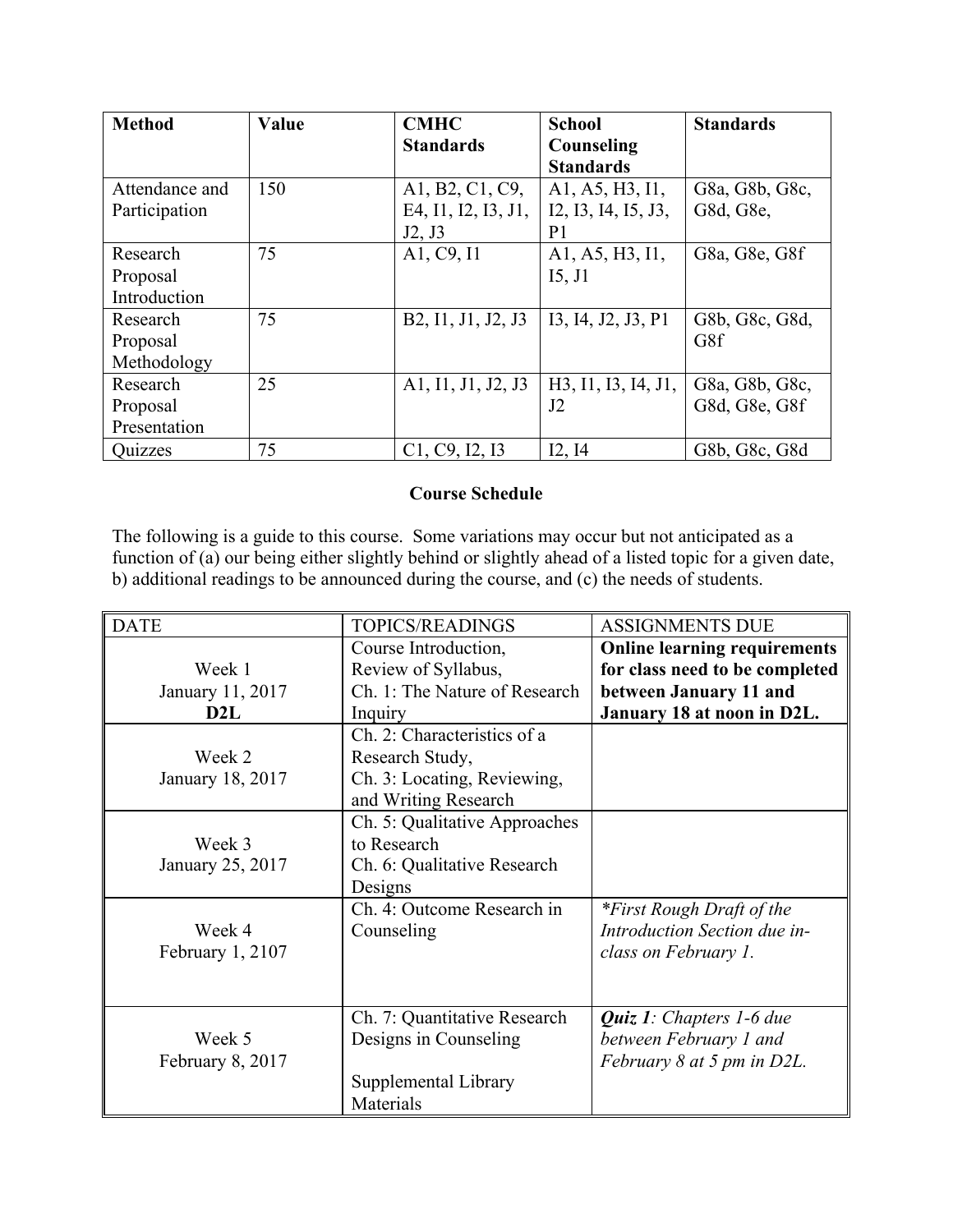| Week 6<br>February 15, 2017        | Ch. 9: Needs Assessment<br>Ch. 10: Program Evaluation<br>and Accountability                                                                                                                            | *Second Rough Draft of the<br>Introduction Section due in-<br>class on February 15.                                         |
|------------------------------------|--------------------------------------------------------------------------------------------------------------------------------------------------------------------------------------------------------|-----------------------------------------------------------------------------------------------------------------------------|
| Week 7<br>February 22, 2017<br>D2L | Ch. 8: Practical Counseling<br>Research Approaches: Using<br>Action Research and Single-<br><b>Subject Research Designs</b>                                                                            | <b>Online learning requirements</b><br>for class need to be completed<br>between February 22 and<br>March 1 at noon in D2L. |
| Week 8<br>March 1, 2017            | Ch. 11: Collecting Data<br>Ch. 12: Describing Data                                                                                                                                                     | <b>Research Proposal</b><br><b>Introduction Paper due on</b><br>March 1 by 5pm in D2L.                                      |
| March 8, 2017                      | No Class                                                                                                                                                                                               | <b>Spring Break</b>                                                                                                         |
| Week 9<br>March 15, 2017<br>D2L    | <b>IRB</b> Process and library<br>resources                                                                                                                                                            | Quiz 2: Chapters 7-12 due<br>between March 15 and March<br>22 by 5pm in $D2L$ .                                             |
| Week 10<br>March 22, 2107          | Ch. 13: Deriving Standardized<br>Scores                                                                                                                                                                |                                                                                                                             |
| Week 11<br>March 29, 2017          | Ch. 14: Statistical Hypothesis<br>Testing                                                                                                                                                              | *First Rough Draft of the<br>Methodology Section due in-<br>class on March 29.                                              |
| Week 12<br>April 5, 2017           | Ch. 15: Using SPSS for<br><b>Introductory Statistical</b><br>Analyses<br>Ch. 16: Univariate Inferential<br><b>Statistics</b>                                                                           |                                                                                                                             |
| Week 13<br>April 12, 2017          | Ch. 17: Correlation and<br>Regression<br>Ch. 18: Nonparametric Tests<br>of Statistical Inference                                                                                                       | *Second Rough Draft of the<br>Methodology Section due in-<br>class on April 12.                                             |
|                                    | Concluding topics of Qualtrics<br>and Launching your Research<br>Study; SPSS; Results and<br>Discussion sections of a<br>Research Study;<br>Dissemination of Research<br>findings; Research Incentives |                                                                                                                             |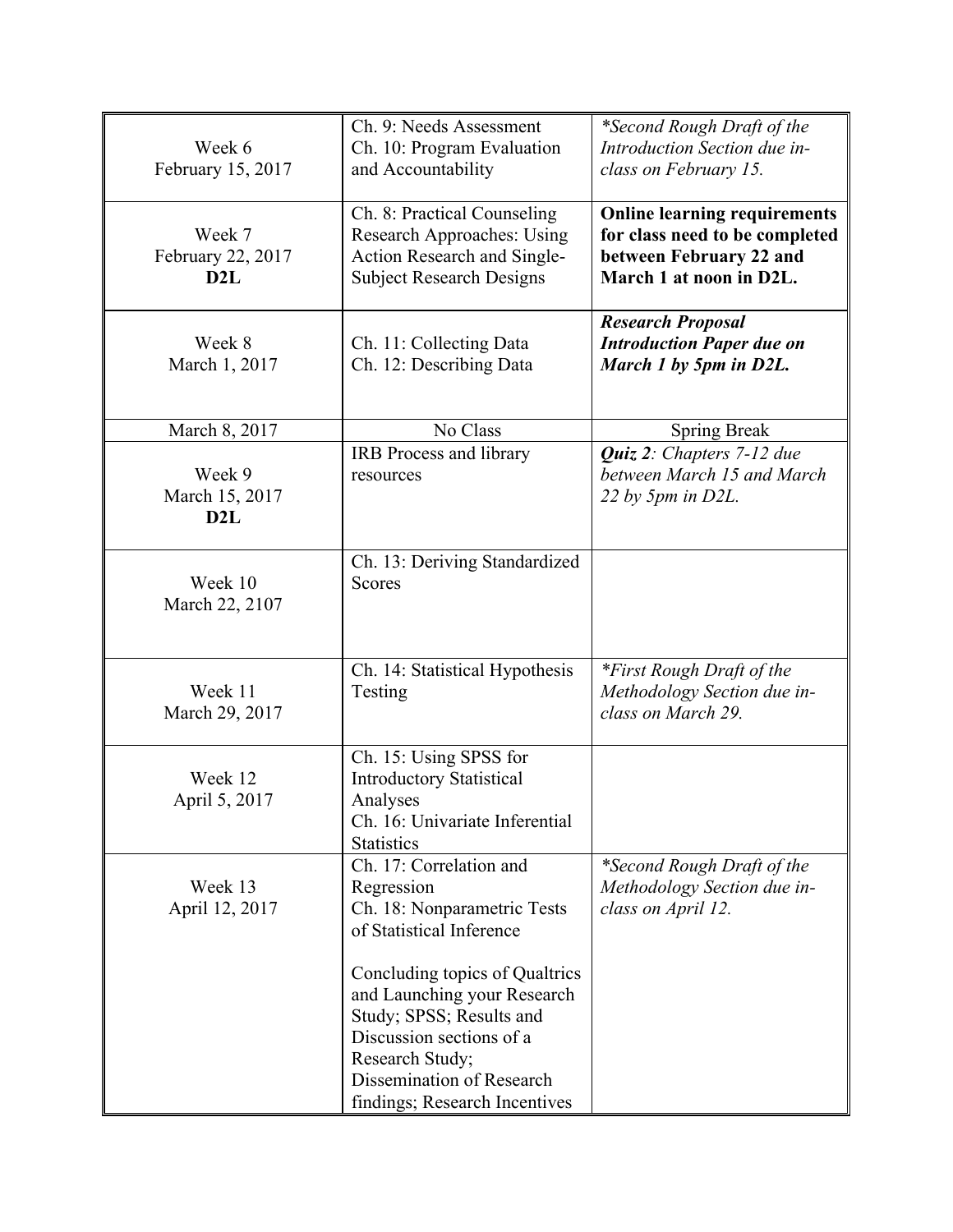|                                              | and Support                                                                                                                                              |                                                                                                                                                                |
|----------------------------------------------|----------------------------------------------------------------------------------------------------------------------------------------------------------|----------------------------------------------------------------------------------------------------------------------------------------------------------------|
| Week 14<br>April 19, 2017<br>D <sub>2L</sub> | Continued discussion of<br>relevant research-related<br>topics                                                                                           | <i>Quiz 3: Chapters 13-18 due</i><br>between April 12 and April 19<br>at 5pm in D2L.<br><i>*Individual consultations</i><br><i>available (optional)</i>        |
| Week 15<br>April 26, 2017                    | Ch. 19: An Overview of<br><b>Multivariate Statistical</b><br>Analyses<br><b>In-class Research Proposal</b><br><b>Presentations</b><br>Closing Activities | <b>Research Proposal</b><br><b>Methodology Paper (with</b><br>revised Introduction Section<br><i>included in submission) due</i><br>on April 26 by 5pm in D2L. |

University Expectations and Resources:

Academic Integrity: The collegiate policy on plagiarism and cheating is outlined in the Student Handbook. It is your responsibility to be aware of this policy. You can also find it online at: http://www.winona.edu/sld/academicintegrity.asp.

Accommodations: According to Section 504 of the Rehabilitation Act of 1973, students with disabilities have the right to receive necessary reasonable accommodations and support services to allow equal access at Winona State University. If you have a disability, which may require some modification of seating, testing or other course requirements, please feel free to discuss your needs with me so that appropriate arrangements may be made. Please see me after class or during my office hours. If you have questions about your rights as a student or would like support with accommodating your disability, Student Disability Services may be helpful. They can be contacted at: http://www.winona.edu/accessservices/

COMMITMENT TO INCLUSIVE EXCELLENCE: WSU recognizes that our individual differences can deepen our understanding of one another and the world around us, rather than divide us. In this class, people of all ethnicities, genders, religions, ages, sexual orientations, disabilities, socioeconomic backgrounds, regions, and nationalities are strongly encouraged to share their rich array of perspectives and experiences. If you feel your differences may in some way isolate you from WSU's community or if you have a need of any specific accommodations, please speak with the instructor early in the semester about your concerns and what we can do together to help you become an active and engaged member of our class and community.

RESPECT FOR DIVERSITY: It is the intent of the instructor to present material and activities that are respectful of diversity: gender, sexuality, disability, age, socio-economic status, ethnicity (race, nation, or culture), race (physical characteristics transmitted by genes; body of people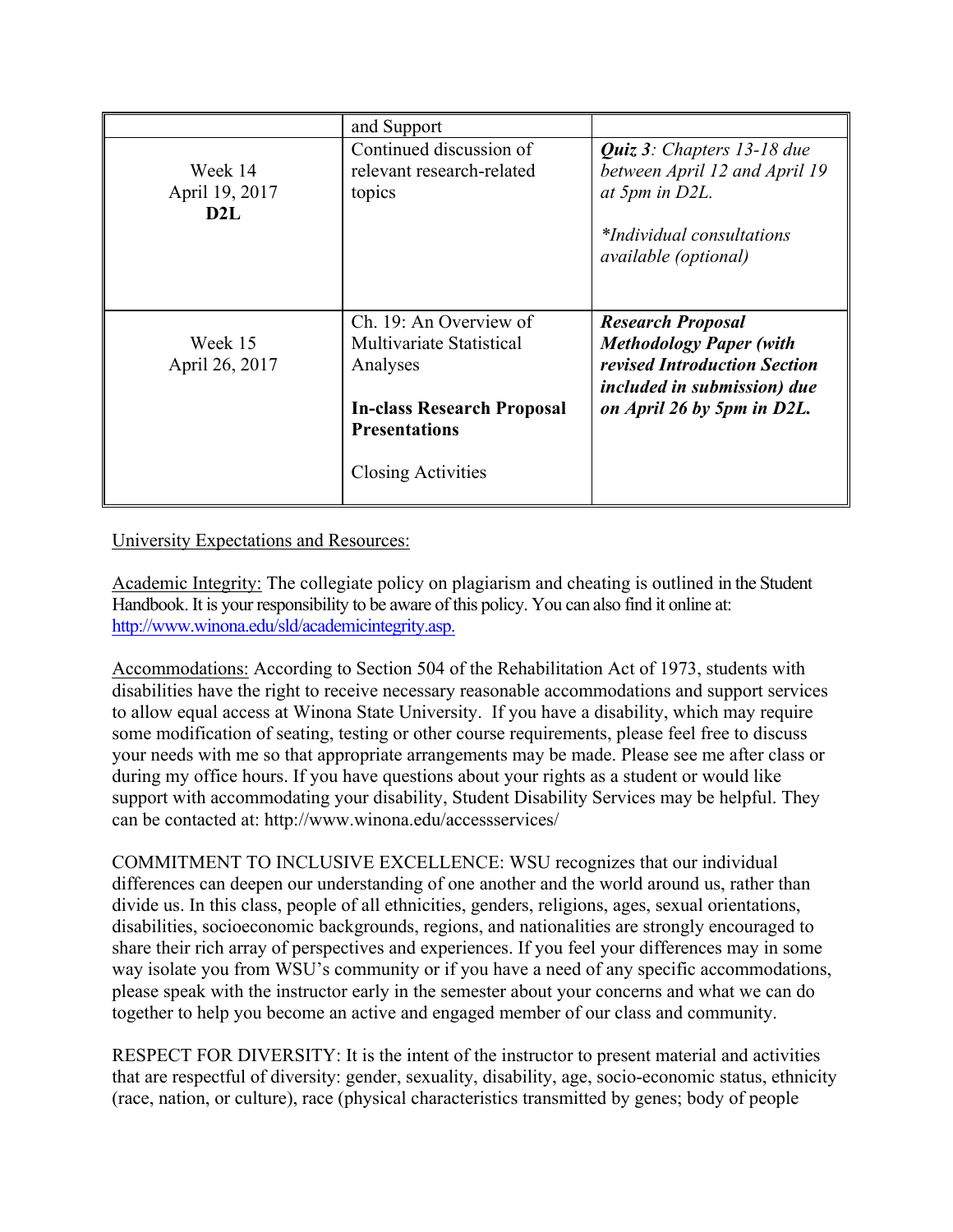united by common history or nationality), and culture (beliefs, customs, arts, and institutions of a society). Any suggestions you have are welcomed. Support for issues of diversity can also be found: http://www.winona.edu/inclusion-diversity/

Graduate Student Resources:

General Information: Academic calendar, forms and other procedures for graduate students can be found at http://www.winona.edu/gradstudies/currentstudents.asp

WSU-Rochester Student & Campus Services, UCR Room SS128, 285-7100, (www.winona.edu/rochester/):

RCTC Counseling Center, UCR Room SS133; 285-7260 (www.rctc.edu/counseling\_career\_center/)

UCR Learning Center, UCR Room AT306; 285-7182

Counseling Services : Graduate school can be very stressful. Counselors are available in Winona and through partnership with RCTC on the UCR campus to help you with a wide range of difficulties. WSU counselors in Winona are located in the Integrated Wellness Complex 222 and they can be reached at 457- 5330. The RCTC Counseling Center is located in SS 133 and can be reached at 285-7260.

Other Support Services: WSU-Rochester Student & Campus Services Office and the WSU Inclusion and Diversity Office are dedicated to helping students of all races, ethnicities, economic backgrounds, nationalities, and sexual orientations. They offer tutoring and a wide range of other resources. The WSU-R Student & Campus Services Office is located in Room SS128 on the UCR campus and can be reached at 285-7100. The WSU Inclusion and Diversity Office is in Kryzsko Commons Room 122, and they can be reached at 457-5595. Information about the *KEAP Center*, dedicated to supporting diversity on campus, can be found here: http://www.winona.edu/diversity/22.asp.

*UCR Learning Center - Rochester*- For help with writing and the development of papers on the WSU-Rochester campus, contact personnel in AT306 or call 285-7182.

*Writing Center - Winona:* The Writing Center offers free, individualized instruction in all forms and disciplines during any stage of writing, reading, or research. Call 507.457.5505 for an appointment. Walk-ins also welcome.

Student Grievances: Students are encouraged to speak directly with instructors when concerns arise. When issues cannot be resolved between the student and the instructor, students have the right to due process. Such complaint procedures are available online at: http://www.winona.edu/sld/studentgrievance.asp

COMPLETION OF ALL ASSIGNED READINGS IS ESSENTIAL: Resources to support graduate students can be found using the following link: http://www.winona.edu/gradstudies/currentstudents.asp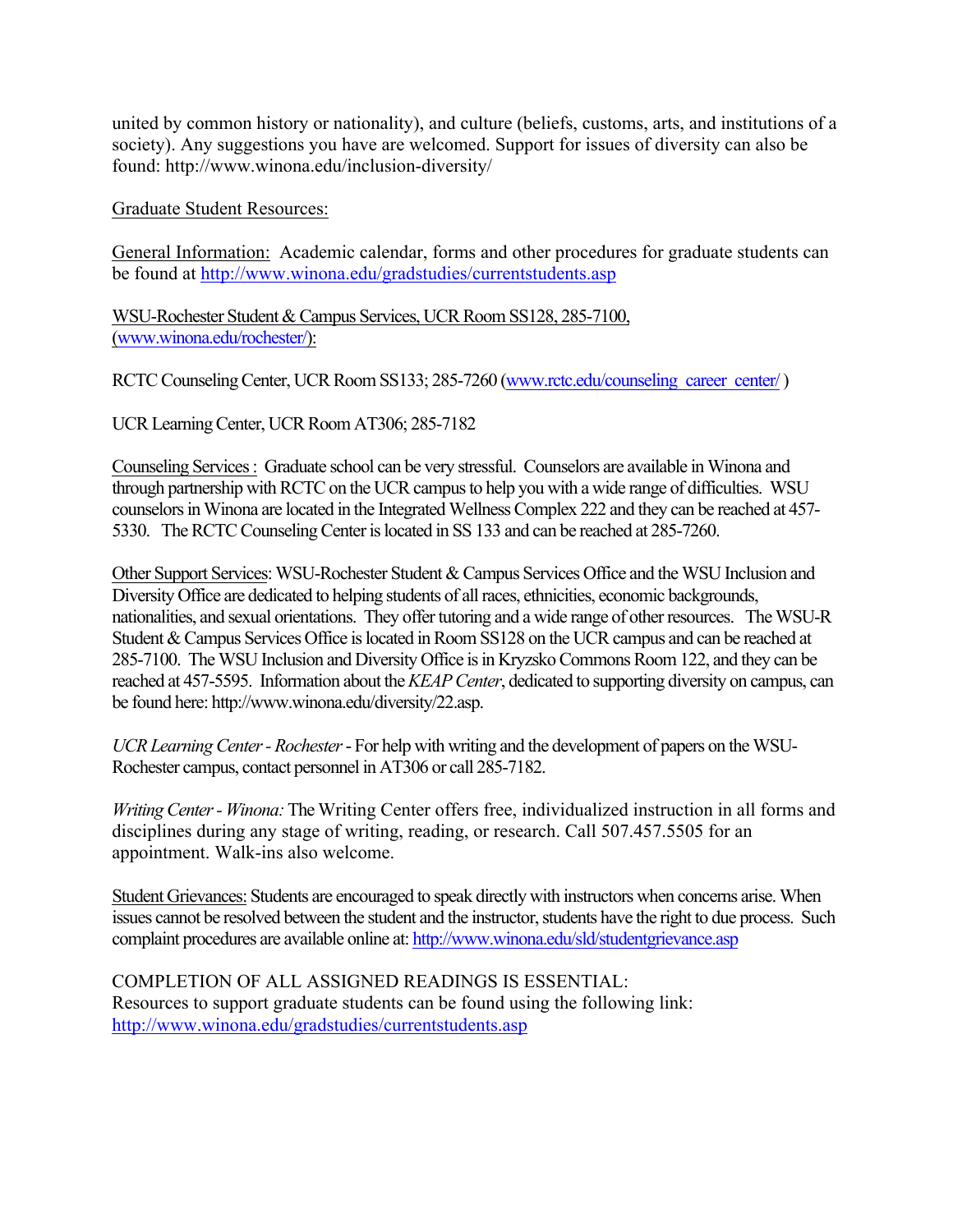PLAGIARISM AND CHEATING: The collegiate policy on plagiarism and cheating is outlined in the Student Handbook. It is your responsibility to be aware of this policy. You can also find it online at: http://www.winona.edu/sld/academicintegrity.asp

SEXUALLY EXPLICIT MATERIAL POLICY:As a part of your course experience, we may discuss work with clients who have concerns about their sexuality or developmental issues regarding sexual orientation. Consistent with the professional ethical codes, you are expected to consider appropriate related interventions/support services and engage in class discussions in a professional manner regarding these matters. If there are sexually related issues you feel that you could not discuss as a future counselor for personal reasons, you need to make those issues known to your instructor and/or adviser.

## Campus Resources

- Inclusion and Diversity Office, Kryzsko Commons Room 236, 457-5595, www.winona.edu/inclusion-diversity/
- KEAP Diversity Resource Center, Kryzsko Commons Room 162, 457-2286, http://www.winona.edu/inclusion-diversity/keap.asp
- Access Services (Services for Students with Disabilities), Maxwell 314, 457- 5878, www.winona.edu/accessservices/
- KEAP Diversity Resource Center Faculty Liaison, Professor Chuck Ripley, Minné Hall 307, 457-5445, wripley@winona.edu
- Warrior Success Center, Maxwell 314, 457-5878, http://www.winona.edu/wsc/
- Advising Services, Maxwell 314, 457-5878, www.winona.edu/advising/
- [Winona] Tutoring Services, Krueger Library 220, 457-5680, http://www.winona.edu/tutoring/
- [Winona] Writing Center, Minné Hall 348, 457-5505, www.winona.edu/writingcenter/
- [Winona] Student Support Services, Krueger Library 219, 457-5465, www.winona.edu/studentsupportservices/
- [Winona] Counseling and Wellness Services, Integrated Wellness Complex 222, 457- 5330, www.winona.edu/counselingcenter/
- [Rochester] UCR Learning Center, UCR Room AT 306, 285-7182
- [Rochester] Student & Campus Services, UCR Room SS 128, 285-7100, rochss@winona.edu, www.winona.edu/rochester

## Details about Campus Resources

- Two good places to help you find resources of all kinds on campus are *Student Support/Campus Services* and the *Inclusion and Diversity Office*. Both offices are dedicated to helping students of all racial, ethnic, economic, national, sexual, and gender identities. They can facilitate tutoring and point you to a wide range of resources.
- If you have a mental, physical, or learning disability, the *Access Services* office can document it for your professors and facilitate accommodations. If you have a documented